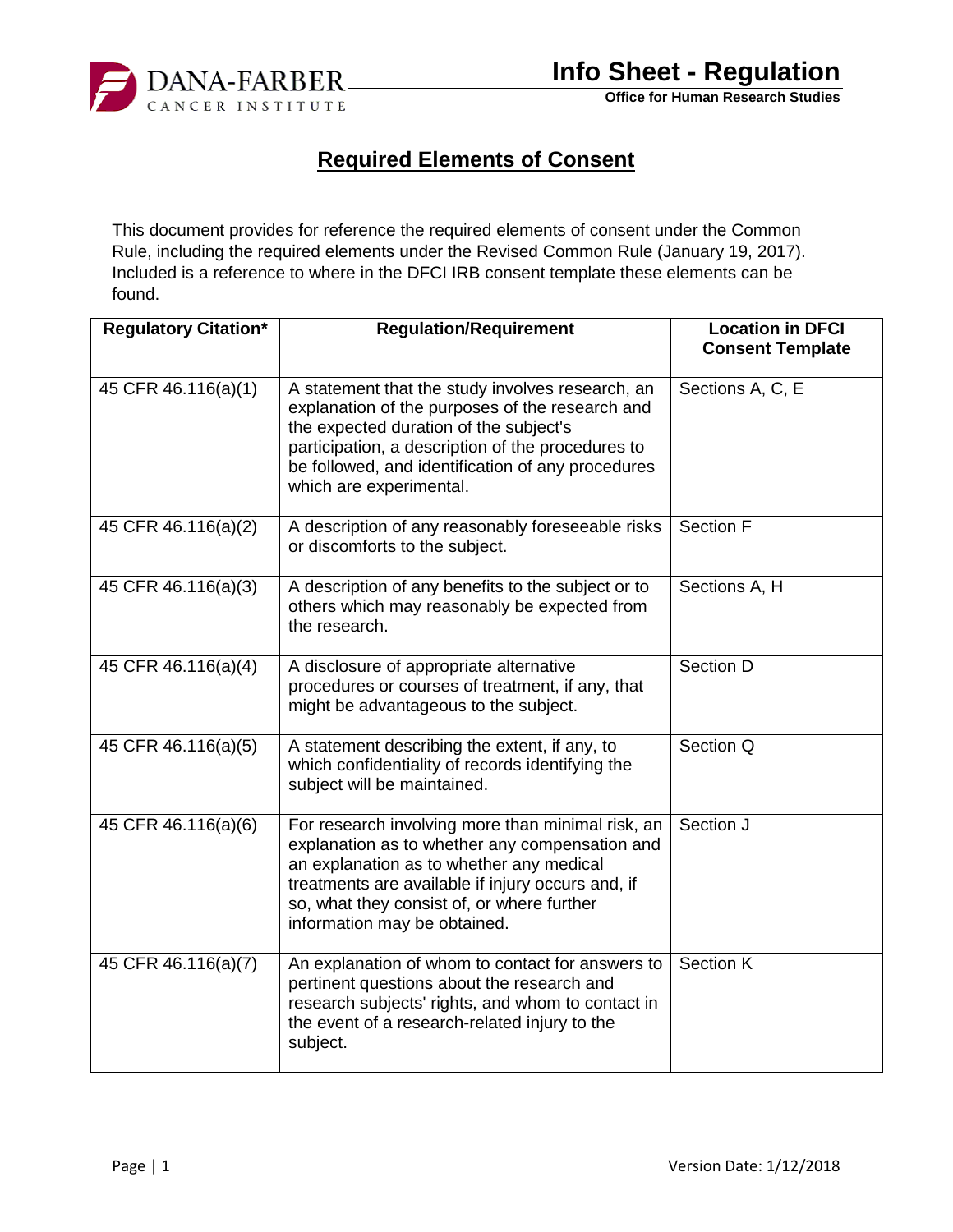

**Office for Human Research Studies**

| 45 CFR 46.116(a)(8)                                     | A statement that participation is voluntary,<br>refusal to participate will involve no penalty or<br>loss of benefits to which the subject is<br>otherwise entitled, and the subject may<br>discontinue participation at any time without<br>penalty or loss of benefits to which the<br>subject is otherwise entitled                                                                                                                                                          | Section A        |
|---------------------------------------------------------|---------------------------------------------------------------------------------------------------------------------------------------------------------------------------------------------------------------------------------------------------------------------------------------------------------------------------------------------------------------------------------------------------------------------------------------------------------------------------------|------------------|
| <b>New Required Element - 45</b><br>CFR 46.116(a)(5)(i) | The informed consent must begin with a<br>concise and focused presentation of the key<br>information that is most likely to assist a<br>prospective subject or legally authorized<br>representative in understanding the reasons<br>why one might or might not want to<br>participate in the research. This provision<br>further requires that this beginning portion of<br>the informed consent must be organized and<br>presented in a way that facilitates<br>comprehension. | Section A        |
| <b>New Required Element - 45</b><br>CFR 46.116(c)(7)    | A statement that Biospecimens (even if<br>identifiers are removed) may be used for<br>commercial profit and whether the subject<br>will or will not share in this commercial profit.                                                                                                                                                                                                                                                                                            | Section H        |
| <b>New Required Element - 45</b><br>CFR 46.110(c)(8)    | A statement about whether clinically relevant<br>research results, including individual<br>research results, will be disclosed to<br>subjects. This provision is intended to pertain<br>to all clinically relevant research results,<br>including general or aggregate research<br>findings and individual research results.                                                                                                                                                    | Section L        |
| <b>New Required Element - 45</b><br>CFR 46.116(c)(9)    | A statement about whether the research<br>project might include whole genome<br>sequencing (the sequencing of a human<br>germline or somatic specimen with the intent<br>to generate the genome or exome sequence<br>of that specimen).                                                                                                                                                                                                                                         | <b>Section S</b> |